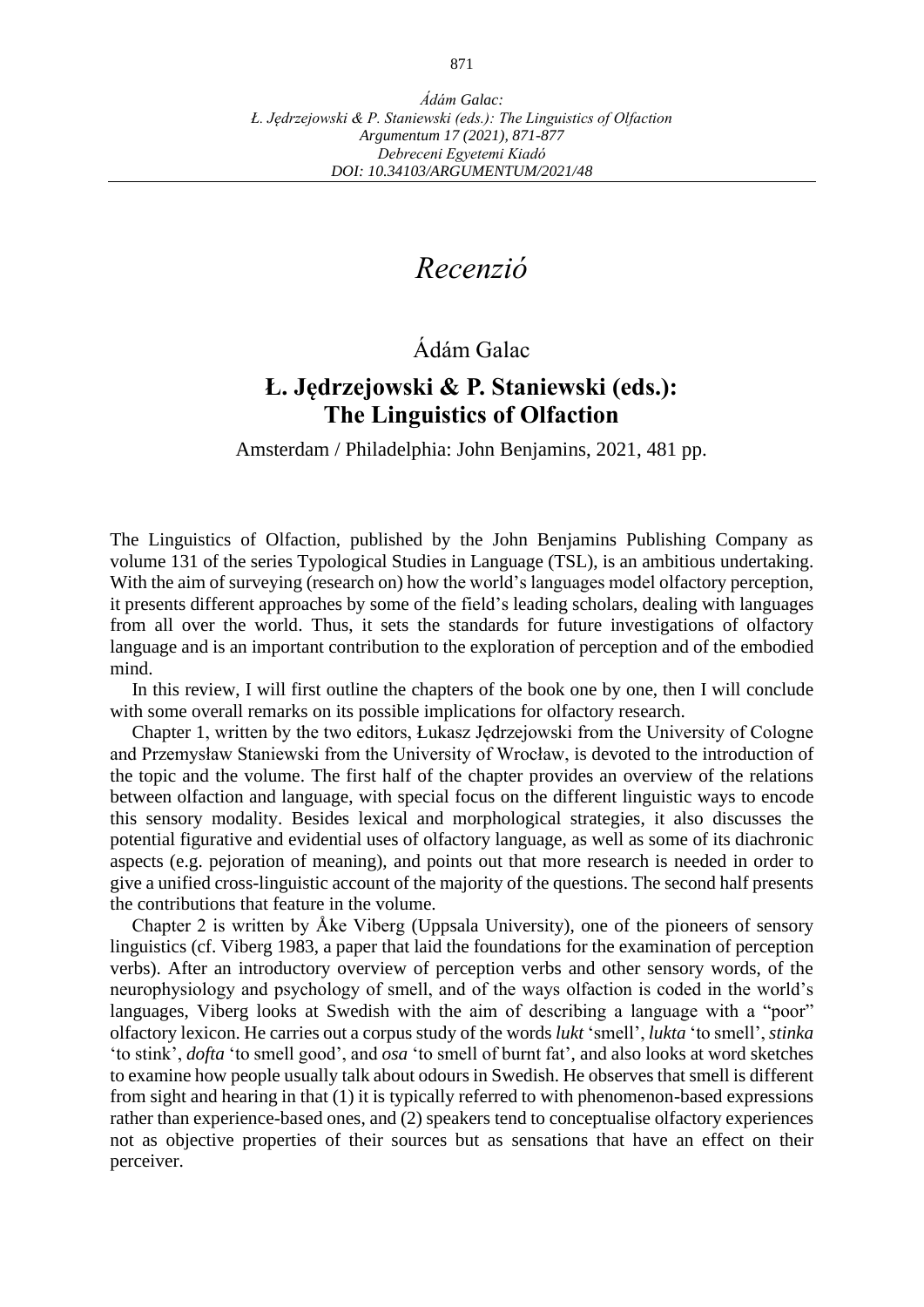In Chapter 3, Iraide Ibarretxe-Antuñano (University of Zaragoza) explores the olfactory repertoire of Basque, a language isolate spoken in the Western Pyrenees. After summarising her previous work on smell verbs in Basque, this chapter turns to the nominal domain: 17 nouns are analysed on the basis of two dictionaries and two corpora regarding their physical meanings, the verbal constructions they typically appear in, and their figurative meaning extensions. Concerning the latter, Basque does not seem to differ substantially from a large number of other languages, as source-based olfactory perception is conceptually related to general characteristics (atmosphere), whereas experiencer-based expressions can refer to searching, getting information, or suspecting something. From a diachronic perspective, however, smell words in Basque have not undergone a pejoration of meaning typical to many other languages: both positive and negative specifications can be observed.

Chapter 4, by Manana Kobaidze, Revaz Tchantouria and Karina Vamling from Malmö University, treats olfactory terminology in Georgian, Megrelian, and Kartvelian languages in general. The analysis is based on corpus examples, which are classified according to Viberg's (1983) three categories of subject activeness: activity, experience, and source-based conceptualisation. Most expressions are centered around the neutral noun *suni* 'smell' and are biased towards one pole of the hedonic axis – on the other hand, there is an originally negative root (*q'ar-*) that shifted towards a neutral meaning in some dialects, contrary to the widespread tendency of pejoration of neutral olfactory words. The authors also observe that many sensory expressions can refer to general perception, to understanding and knowledge, and to other perceptual modalities.

Chapter 5 leaves the realm of Europe and focuses on Purépecha, an isolate spoken by about 140,000 indigenous people in Mexico. Kate Bellamy, a researcher of the French National Centre for Scientific Research (LACITO–CNRS), gives an overview of "smell languages" around the world, then presents the three main strategies to talk about olfactory events and experiences in Purépecha: abstract (15 olfactory roots with spatial location suffixes); descriptive (non-olfactory roots like *kurhi*- 'to burn' with the same spatial location suffixes); and source-based (a noun referring to the source of the smell, introduced by the existential smell predicate *ja*-). She also looks at historical sources and concludes that the olfactory terminology in Purépecha has proved to be relatively stable over time, despite the strong influence of bilingualism with Spanish.

In Chapter 6, Martine Vanhove (LLACAN–CNRS) and Mohamed-Tahir Hamid Ahmed (Sudan University of Science and Technology) examine Beja, an Afroasiatic language spoken in Eastern Sudan by approx. 1,100,000 speakers. This is the only chapter that is not limited to olfaction, as it investigates all three of the so-called "lower senses": smell, taste, and touch. The lexicon of the lower senses is not very elaborate in Beja, which cannot be counted as a "smell language" like Purépecha, though the lexicon of olfaction is the most varied among the three modalities. As to the findings of the examination, I would like to highlight the following: smell and taste are primarily conceptualised through source-based constructions, touch through experiencer-based ones; olfaction generates the lowest number of metaphors, taste the highest (even in cases where olfaction is used in most languages, like guessing and suspicion); 'smell' is colexified with 'kiss', which is a Southeast Asian rather than African feature.

Chapter 7 is concerned with Fon, a Kwa language of the Niger-Congo phylum mainly spoken in Benin. The author, Renée Lambert-Brétière (University of Maryland), first gives a grammatical outline of the language – an isolating type in which ideophones, reduplication, and composition play an important role –, then turns to the strategies it uses to cope with the lack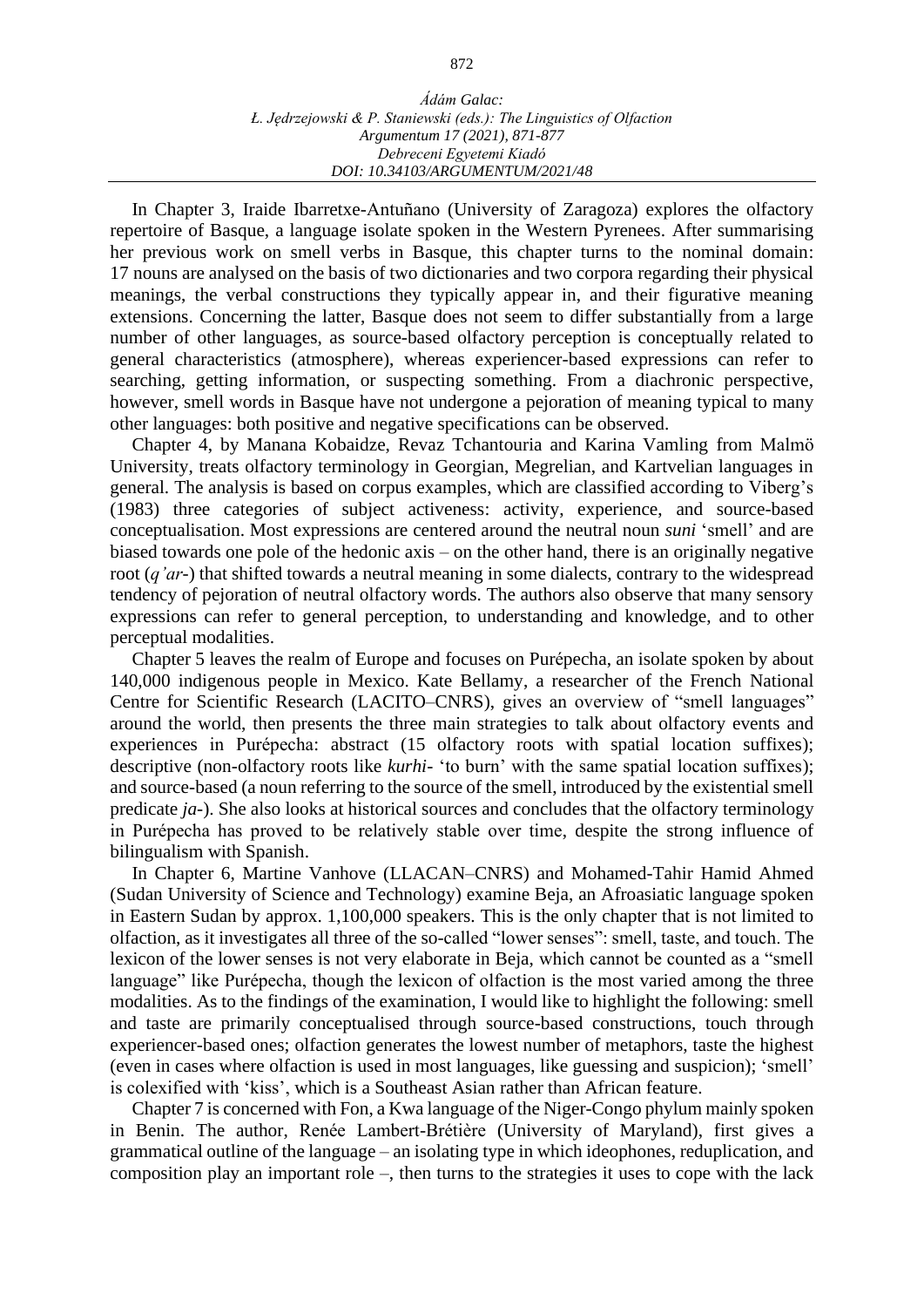of a verb meaning 'to smell': phenomenon-based constructions primarily rely on support verbs, while experiencer-based ones use a general perception verb that can also refer to other sensory modalities and knowing. The chapter also presents some interesting metaphorical extensions of smell, in which odours are conceived of as a reflection of their carrier's identity and function as source domains for various emotions: love, charity, hate, injustice, or shame.

In Chapter 8, Anthony E. Backhouse (Hokkaido University) explores how olfaction is generally talked about in Japanese colloquial speech on the basis of examples drawn from the Japanese web corpus (JpWaC, accessed via Sketch Engine). He first looks at the core lexicon of smell and observes that it is characterised by a strong evaluative dimension. Then he expands the scope of analysis and presents three further aspects of Japanese smell language: collocations of the core lexicon; compounds with the core smell adjective, -*kusai* (some of which do not refer to olfaction anymore); and mimetics (i.e. sound-symbolic words that play an important role in Japanese). Fundamentally, two mimetic roots are used in the domain of olfactory perception: *pun*-, referring to strong and enveloping smells (both pleasant and unpleasant), and *tsun*-, denoting strong sharp and pungent smells (typically localised ones, in contrast to the enveloping conceptualisation of *pun*, cf. Hamano 1998: 91). There is also *kunkun* that depicts the action of sniffing. Finally, the author presents some olfactory words that belong to formal registers, and concludes that evaluation is widely present here as well.

Chapter 9 is dedicated to the Formosan languages, a highly diversified group of the Austronesian language family, spoken in Taiwan (which is actually considered as the origin of the Austronesian dispersal). After an introductory overview of the distribution and the main characteristics of these languages, Amy Pei-jung Lee (National Dong Hwa University) reports on the olfactory data she has collected on continual fieldwork trips since 2009. She describes three strategies that characterise the olfactory discourse in the Formosan languages: generic and specific abstract smell terms (lexical strategy); a source-oriented construction consisting of a prefix/proclitic plus a reduplicated noun referring to the source of the smell (morphological strategy); another source-oriented construction consisting of a verb such as 'to be like' or 'to exist' plus a noun referring to the source of the smell (analytical strategy). She also points out that the semantic factors [±human], [±polite], and [±visible] influence the selection between the ways to talk about olfaction, and that when referring to unpleasant odours, the use of specific abstract terms is considered polite, whereas source-based constructions are felt to be too direct and thus impolite.

Chapter 10 is also based on fieldwork data, but focuses on the Oceanic languages spoken in northern Vanuatu. Alexandre François (LaTTiCe–CNRS–ENS) has built an impressive corpus of over 4000 pages of handwritten notes<sup>1</sup> and audio recordings<sup>2</sup> through participant-observer immersion, and now he presents what pertains to olfaction in his data. The languages spoken in the Torres and Banks Islands do not exhibit a large number of olfactory words: smells are primarily expressed with the help of one central root, which is reconstructed at the level of Proto Torres-Banks as \* *m buna*. However, the author emphasises that his findings might have been influenced by his way of data collection, which – unlike the systematic elicitation method of Majid and Burenhult (2014) – aimed at documenting natural discourse in everyday contexts, where specific smells are rarely talked about. A more direct method may uncover a specific olfactory lexicon that has so far remained under the radar, as data from an 1896 dictionary

<sup>&</sup>lt;sup>1</sup> Archived at [https://www.odsas.net/index.php?action=set\\_category&cat=aut&value=44](https://www.odsas.net/index.php?action=set_category&cat=aut&value=44) (27.9.2021).

<sup>2</sup> Archived at<http://tiny.cc/Francois-archives> (27.9.2021).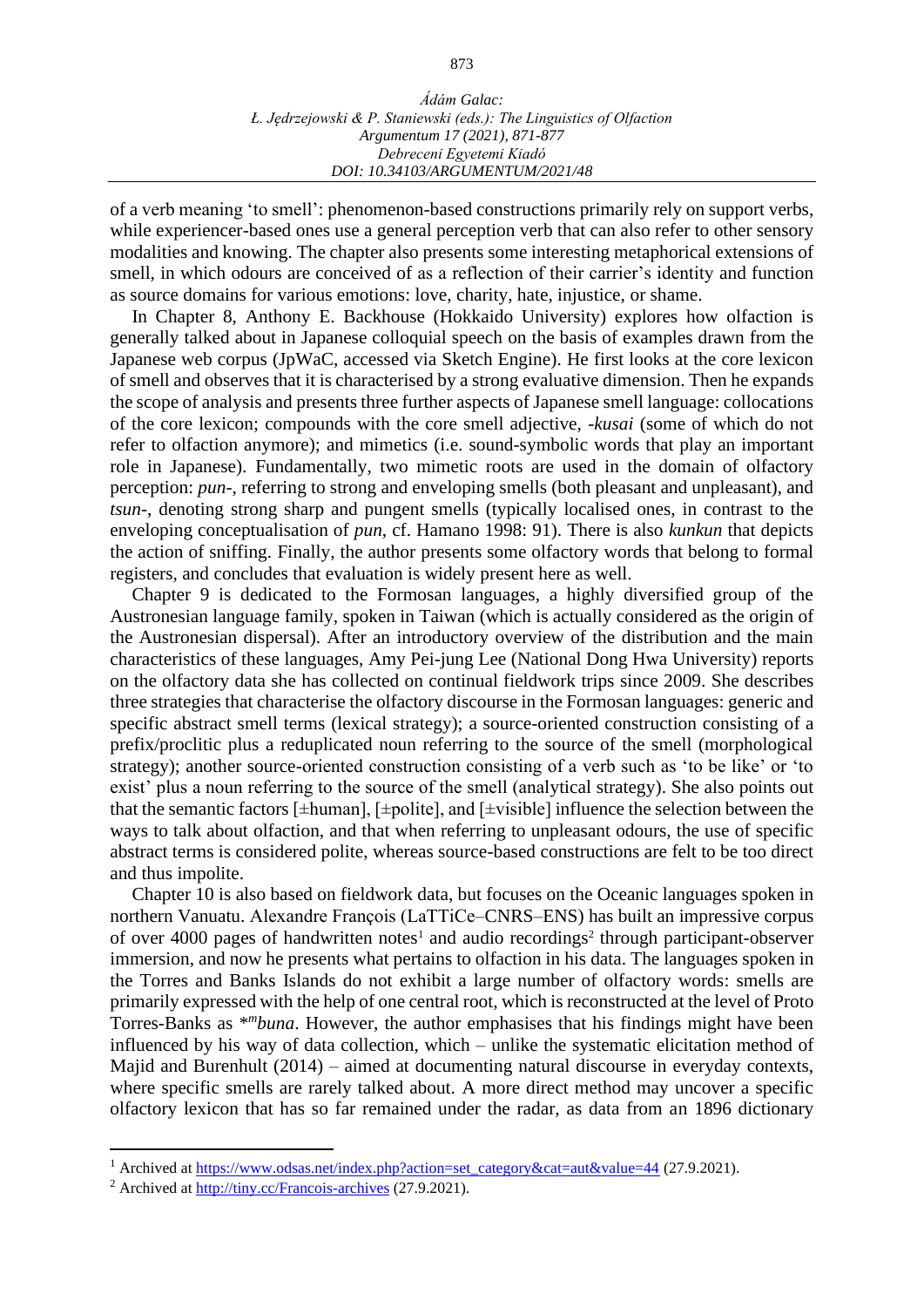| Ádám Galac:                                                          |  |  |  |
|----------------------------------------------------------------------|--|--|--|
| L. Jedrzejowski & P. Staniewski (eds.): The Linguistics of Olfaction |  |  |  |
| Argumentum 17 (2021), 871-877                                        |  |  |  |
| Debreceni Egyetemi Kiadó                                             |  |  |  |
| DOI: 10.34103/ARGUMENTUM/2021/48                                     |  |  |  |

(Codrington & Palmer 1896) of Mota, one of the languages of northern Vanuatu, suggest. Nevertheless, odours in northern Vanuatu have interesting cultural connotations, as they are associated with the contrast between life and death, with nature and the environment, and with the act of kissing (see also Chapter 6).

In Chapter 11, Bar Avineri from The Hebrew University of Jerusalem examines the relations between form and meaning in the domain of perception verbs in Modern Hebrew, in particular the verb *le-hariax* 'to smell' in positions where it is followed by a clausal complement. She discusses four constructions – active voice with a non-finite small clause, active voice with a finite clause, middle voice with a non-finite small clause, and middle voice with a finite clause – and four semantic properties – factivity, belief formation, indirect perception, and non-literal uses –, and shows how they are associated with each other. Then she introduces two new concepts which, she argues, offer a simpler explanation of the selection between these four syntactic constructions: *abduction* (cf. Peirce 1934: 94–131; Krawczyk 2012: 199–207) and *perceiver*. This is followed by a description of other smell and taste verbs in Modern Hebrew, and finally by a diachronic analysis of the morphosyntactic behaviour of *le-hariax* since Biblical Hebrew that points to the influence of European languages, especially Yiddish.

In Chapter 12, Virginia Hill (University of New Brunswick) looks at olfactory verbs in Romanian, with special focus on the syntactic differences between their direct (perceptual) and indirect (cognitive, inferential) uses. Based on Noam Chomsky's minimalist approach, she argues that these readings should not be treated as different lexical entries because their CP complements undergo a different syntactic processing: only indirect readings (with human subjects) allow what she terms as subject to object raising (SOR). In this construction, the subject of the subordinate clause is spelled out as a direct object in the main clause (in English it would be something like "I saw Maria that wants to leave", meaning 'I saw that Maria wanted to leave'). Further, since SOR with perception verbs also occurs in Bulgarian and Greek but not in other Romance or Slavic languages, it can be regarded as a Balkan Sprachbund feature.

While nearly every contribution in the volume touches upon diachronic issues to some extent, Chapter 13 is substantially centred around language change and its cultural motivations. Francesca Strik Lievers from the University of Genoa addresses the question whether olfactory language has changed from Latin to Italian in connection with an assumable "deodorisation" in Western societies, and if so, in what respect. As a starting point, she discusses some highly relevant issues like the difficulty of assessing the cultural significance of a sensory modality, or the inequality of items within the olfactory lexicon and the disputable existence of basic odour terms (cf. also Staniewsky 2016, Ch. 4). Her analysis encompasses verbs, nouns, and adjectives, which are distinguished according to their hedonic value (pleasant – neutral – unpleasant); as to verbs, she follows Viberg's (1983) classification but expands it with a new category: that of causative verbs (e.g. *she scented her handkerchief with cologne*). She finds that the number of lexemes pertaining to the olfactory domain has remained approximately the same over time (though she warns that we do not know anything about the frequency of these lexical items in real-life language use), but also that the olfactory lexicon has shifted toward the negative pole of the evaluative dimension.

Chapter 14, written by Przemysław Staniewski and Adam Gołębiowski (University of Wrocław), adopts a more theoretical approach and asks whether the widespread practice of labelling source-based verbs as "copulative" is appropriate. The authors first look at prototypical copulas (above all, the German and Polish equivalents of *to be*) and highlight three important characteristics of this verb type (after Lang 1999): syntactic underdetermination of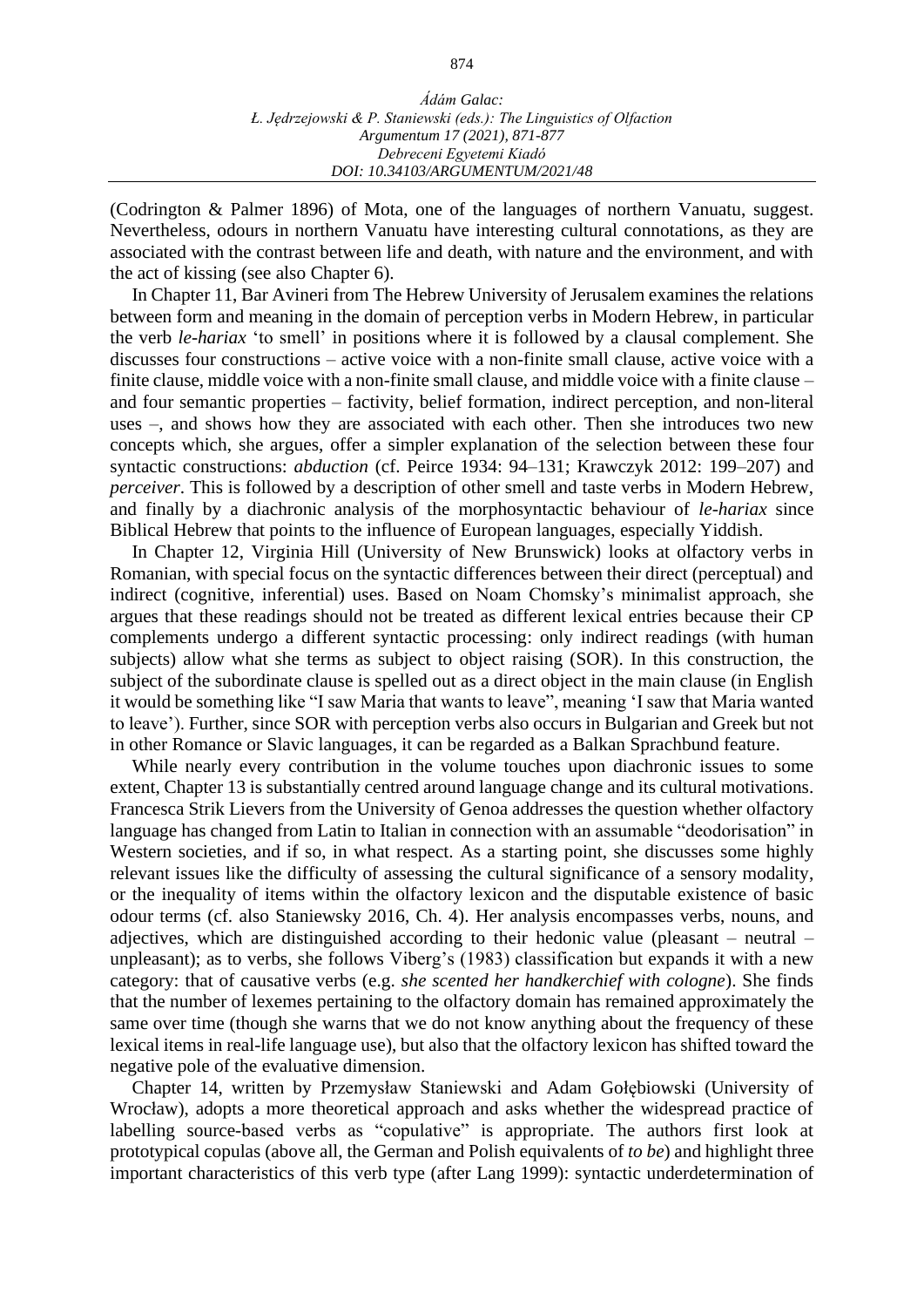possible complements, multipurpose functions, and semantic emptiness. Then they outline the main structural and semantic features of perception verbs along with some attempts to classify them, before turning to less prototypical copulas, some of which have been termed as semicopulas or pseudo-copulas in the heterogeneous literature. This is followed by an analysis based on four construction types with source-based perception verbs: subject + verb + adjective/adverb; subject + verb; subject + verb + prepositional phrase (German *nach*) / instrumental noun phrase (in Polish); impersonal construction. The conclusion of the chapter is that olfactory verbs can only be regarded as copulas when they have an evidential reading and do not refer to smell sensations – otherwise they are semantically too complex to be interpreted as such.

Finally, in Chapter 15, Magdalena Zawisławska and Marta Falkowska examine the Polish perfumery discourse on the basis of Synamet, a Polish corpus of synesthetic metaphors. This corpus is annotated according to a combination of cognitive metaphor theory and Fillmorean frame semantics, and describes metaphors using the notion "frame" instead of "domain". The authors show interesting data concerning the frequency of the different synesthetic mappings: smell is unique in that it is the only frame that can be the target of all other perceptual frames, moreover, it is never used as a source frame in Synamet. Then they point out that the perfumery discourse abounds in atypical, multiple metaphors, of which they distinguish three kinds: mixed metaphors (metaphors with several source frames); entangled metaphors (metaphors with a complicated and compressed structure); and narrative metaphors (metaphors that exceed the boundaries of one sentence). They also emphasise that linguistic synesthesia is a far more complex phenomenon than previously assumed.

All in all, The Linguistics of Olfaction is an important step towards a general typology of olfactory language, and its impact on the research community is unquestionable. Even if its language sample is somewhat biased towards Europe, it covers all continents (at least with one language) and treats seven language families plus two isolates besides Indo-European (cf. Table 1). It also tries to encompass all possible aspects of the language of smell: synchrony and diachrony, lexicon and grammar, literal and figurative uses, as well as the cultural significance of this sensory modality, which is inseparable from its linguistic expression.

| <b>Chapter</b> | Language                                  | <b>Language family</b>  | <b>Continent</b> |
|----------------|-------------------------------------------|-------------------------|------------------|
|                | (various languages are touched upon)      | (miscellaneous)         | (misc.)          |
| 2              | Swedish                                   | Indo-European, Germanic | Europe           |
| 3              | <b>Basque</b>                             | (isolate)               | Europe           |
| 4              | Georgian (and other Kartvelian languages) | Kartvelian              | Europe           |
| 5              | Purépecha                                 | (isolate)               | America          |
| 6              | Beja                                      | Afroasiatic             | Africa           |
| 7              | Fon                                       | Niger-Congo             | Africa           |
| 8              | Japanese                                  | Japonic                 | Asia             |
| 9              | Formosan languages                        | Austronesian            | Asia-Oceania     |
| 10             | languages of northern Vanuatu             | Oceanic                 | Oceania          |
| 11             | Hebrew                                    | Semitic                 | Asia             |
| 12             | Romanian                                  | Indo-European, Romance  | Europe           |
| 13             | Latin and Italian                         | Indo-European, Romance  | Europe           |
| 14             | German                                    | Indo-European, Germanic | Europe           |
| 14-15          | Polish                                    | Indo-European, Slavic   | Europe           |

*Table 1. The languages studied in the volume*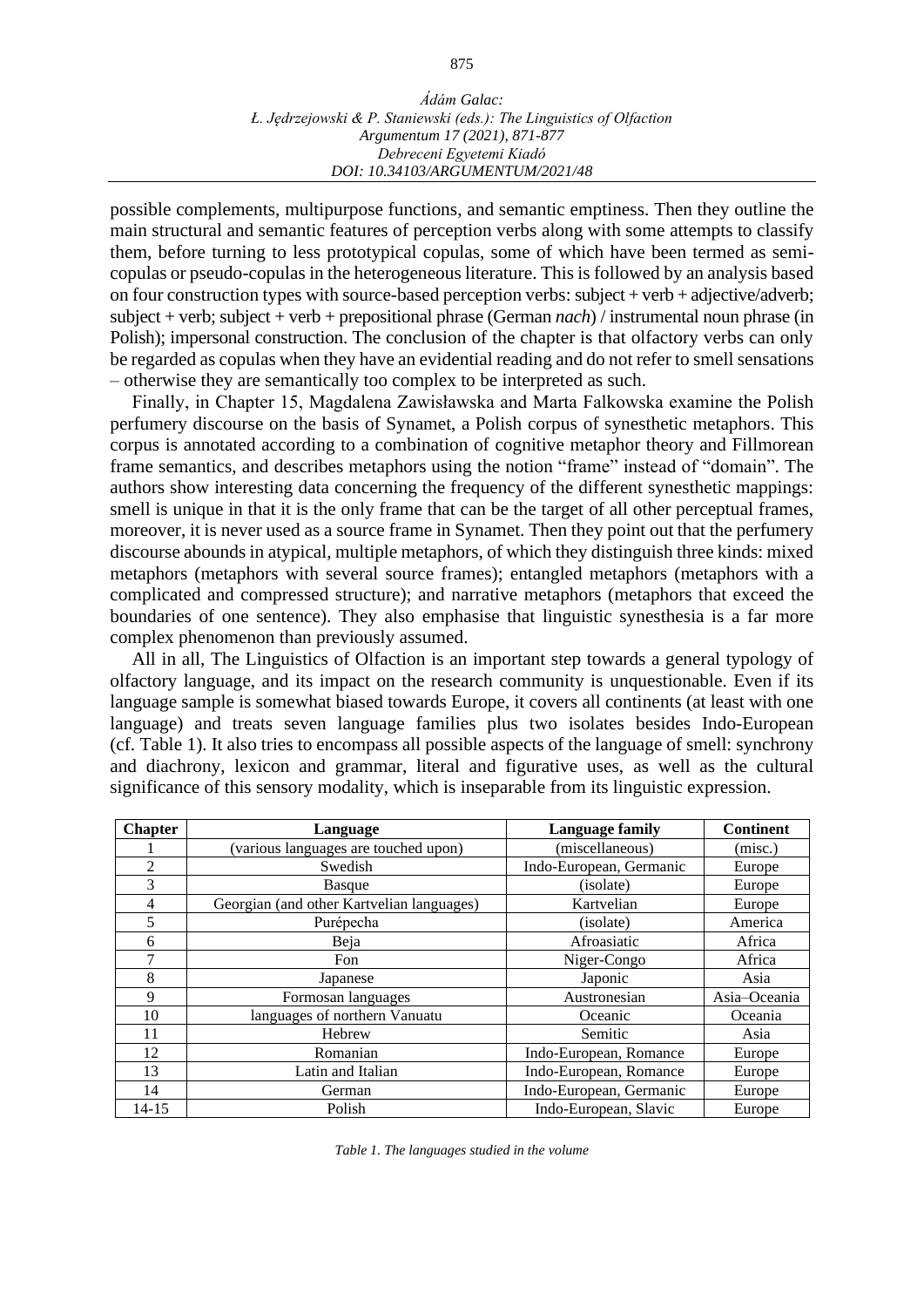However, as also admitted by the editors in Chapter 1, a unified account of the linguistic interface of olfactory perception has not been reached yet. The contributions of the volume represent different approaches and work with different methodologies, which puts a limit on the comparability of their results. This is also indicated by Alexandre François in Chapter 10, who warns that his findings might differ from those of Majid and Burenhult (2014) because of his different way of data collection, and not necessarily because of linguistic dissimilarities.

On the other hand, this variety of approaches has great advantages as well. First, it broadens the scope of investigation in general and stimulates further research by showing different viewpoints and pointing to unresolved issues. Second, it highlights the fact that even if there are important differences in the conceptualisation of olfactory perception across languages, one can also observe some recurrent traits that seem to be fundamentally linked to this sensory modality: (1) the hedonic value is a highly relevant semantic component of olfactory words; (2) diachronically, smell terms are prone to pejoration of meaning; (3) smell as a source of figurative conceptualisations usually refers to general characteristics that are not evident, but nonetheless important (general atmosphere in the case of phenomenon-based expressions, and suspicion and finding out in the case of experiencer-based expressions). Besides a number of other peculiarities, the major cross-linguistic difference resides in the fact that some languages have abstract smell terms that refer to specific odours, similarly to words that refer to colours – Kate Bellamy in Chapter 5 calls these languages "smell languages" (cf. also Majid & Burenhult 2014; Majid et al. 2018).

In light of the above, The Linguistics of Olfaction can be seen as a benchmark in the exploration of olfactory language, and thus of olfaction itself, an often downplayed sensory modality that is deeply connected with our cognitive activities (Holley 1999: 180–181), emotions (Soundry et al. 2011), and memories (Strauch et al. 2019). Consequently, it contributes to the expanding field of sensory linguistics (cf. Winter 2019) and to a deeper understanding of how we perceive and make sense of the world around us.

## **References**

- Codrington, R. H. & Palmer, J. (1896): *A Dictionary of the Language of Mota, Sugarloaf Island, Banks Islands*. London: Society for Promoting Christian Knowledge.
- Hamano, Sh. (1998): *The Sound-Symbolic System of Japanese (Studies in Japanese Linguistics 10)*. Stanford CA: CSLI.

Holley, A. (1999): *Éloge de l'odorat*. Paris: Odile Jacob.

- Krawczyk, E. A. (2012): *Inferred Propositions and the Expression of the Evidence relation in natural language: Evidentiality in Central Alaskan Yupik Eskimo and English*. PhD dissertation. Georgetown University.
- Lang, E. (1999): Einführung. Kopula-Prädikativ-Konstruktionen als Syntax/Semantik-Schnittstelle. In: Lang, E. & Geist, Lj. (eds.): *Kopula-Prädikativ-Konstruktionen als Syntax/ Semantik-Schnittstelle (ZAS Papers in Linguistics 14)*. Berlin: ZAS. <https://doi.org/10.21248/zaspil.14.1999.1>
- Majid, A. & Burenhult, N. (2014): Odors are expressible in language, as long as you speak the right language. *Cognition* 130.2, 266–270.<https://doi.org/10.1016/j.cognition.2013.11.004>